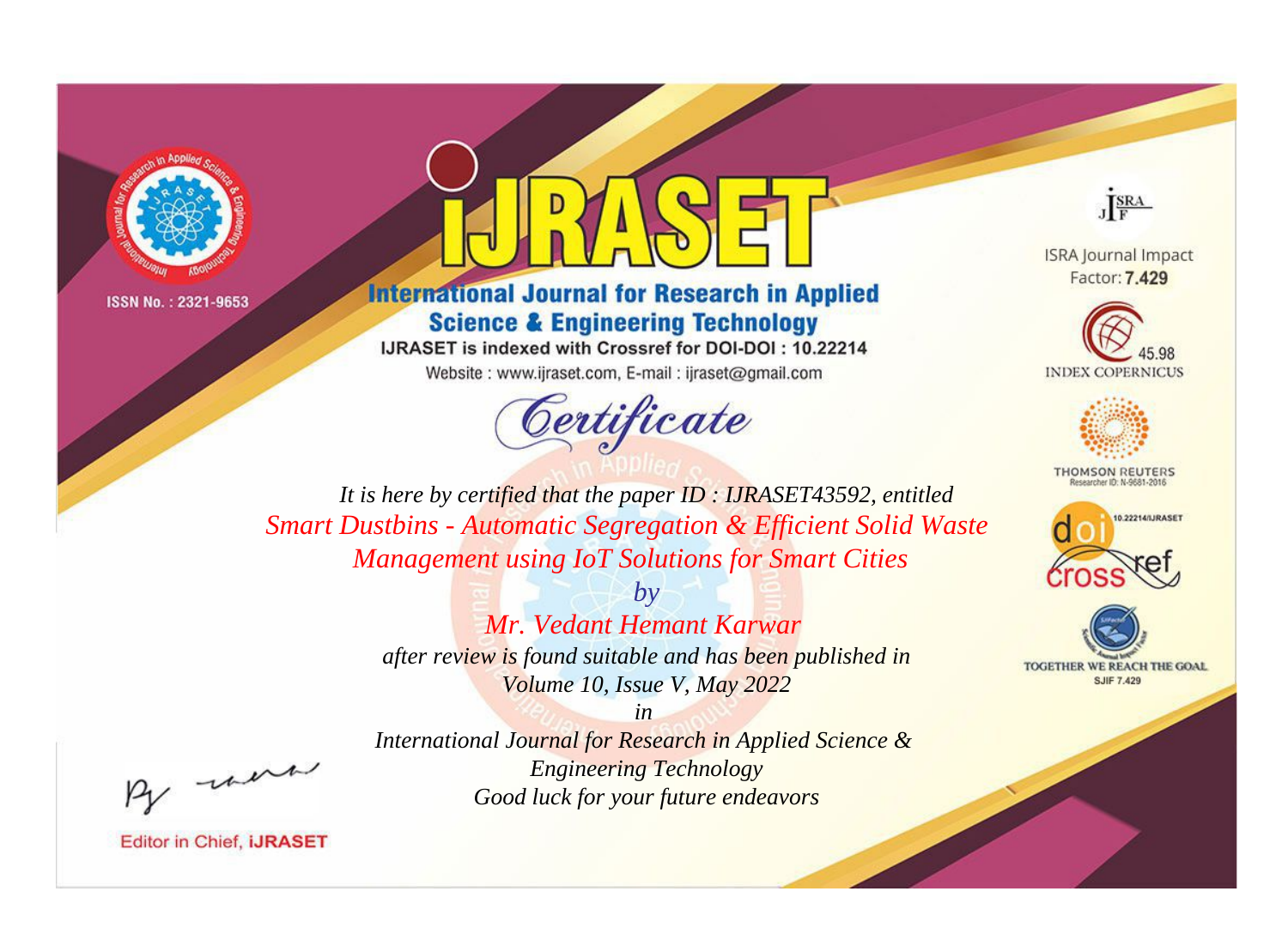



# **International Journal for Research in Applied Science & Engineering Technology**

IJRASET is indexed with Crossref for DOI-DOI: 10.22214 Website: www.ijraset.com, E-mail: ijraset@gmail.com



JERA

**ISRA Journal Impact** Factor: 7.429





**THOMSON REUTERS** 



TOGETHER WE REACH THE GOAL **SJIF 7.429** 

*It is here by certified that the paper ID : IJRASET43592, entitled Smart Dustbins - Automatic Segregation & Efficient Solid Waste Management using IoT Solutions for Smart Cities*

> *by Mr. Dhiraj Mangaldas Patil after review is found suitable and has been published in Volume 10, Issue V, May 2022*

, un

*International Journal for Research in Applied Science & Engineering Technology Good luck for your future endeavors*

*in*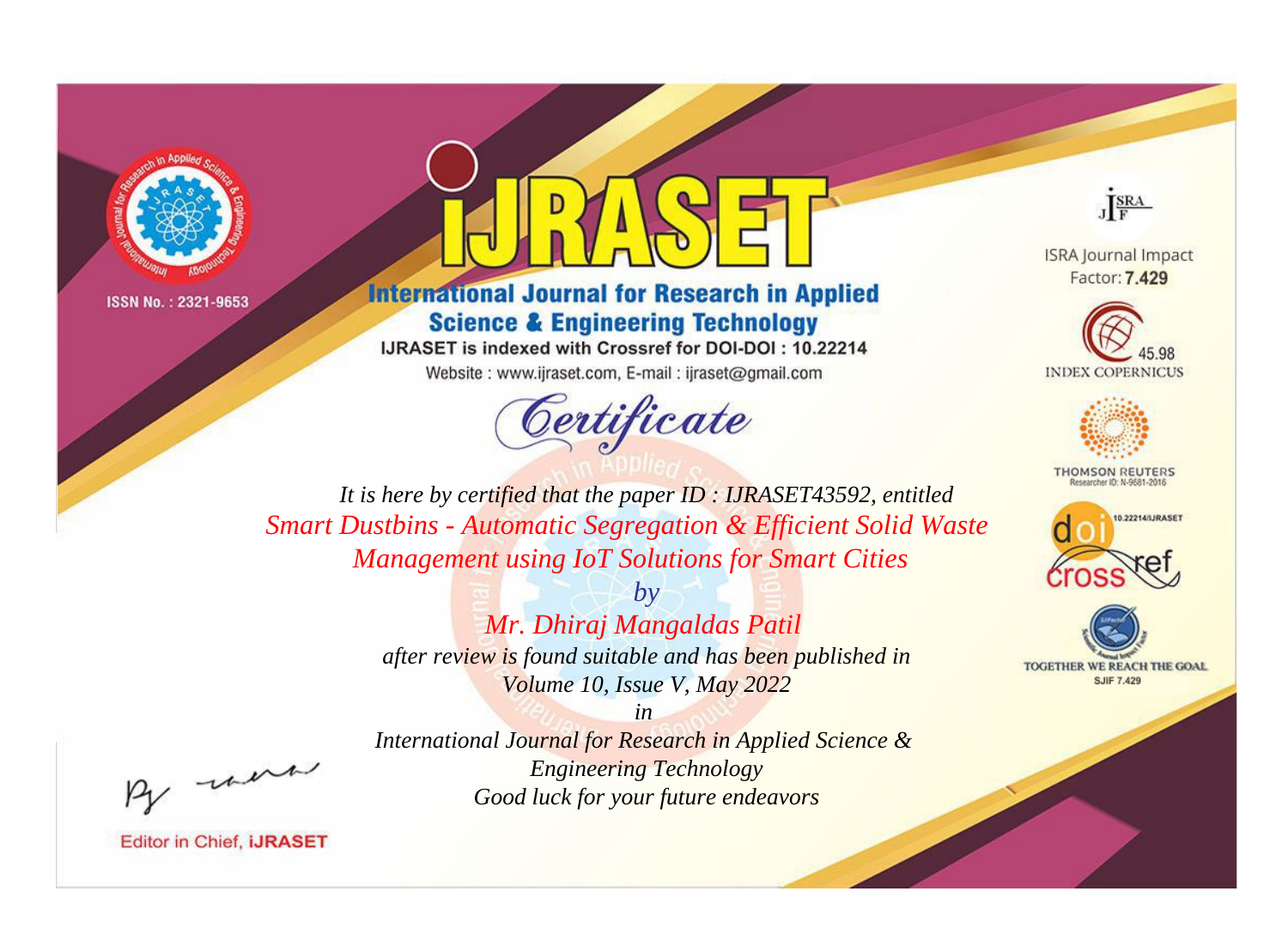



# **International Journal for Research in Applied Science & Engineering Technology**

IJRASET is indexed with Crossref for DOI-DOI: 10.22214 Website: www.ijraset.com, E-mail: ijraset@gmail.com



JERA

**ISRA Journal Impact** Factor: 7.429





**THOMSON REUTERS** 



TOGETHER WE REACH THE GOAL **SJIF 7.429** 

*It is here by certified that the paper ID : IJRASET43592, entitled Smart Dustbins - Automatic Segregation & Efficient Solid Waste Management using IoT Solutions for Smart Cities*

> *by Mr. Ashish Sanjay Suryanshi after review is found suitable and has been published in Volume 10, Issue V, May 2022*

, un

*International Journal for Research in Applied Science & Engineering Technology Good luck for your future endeavors*

*in*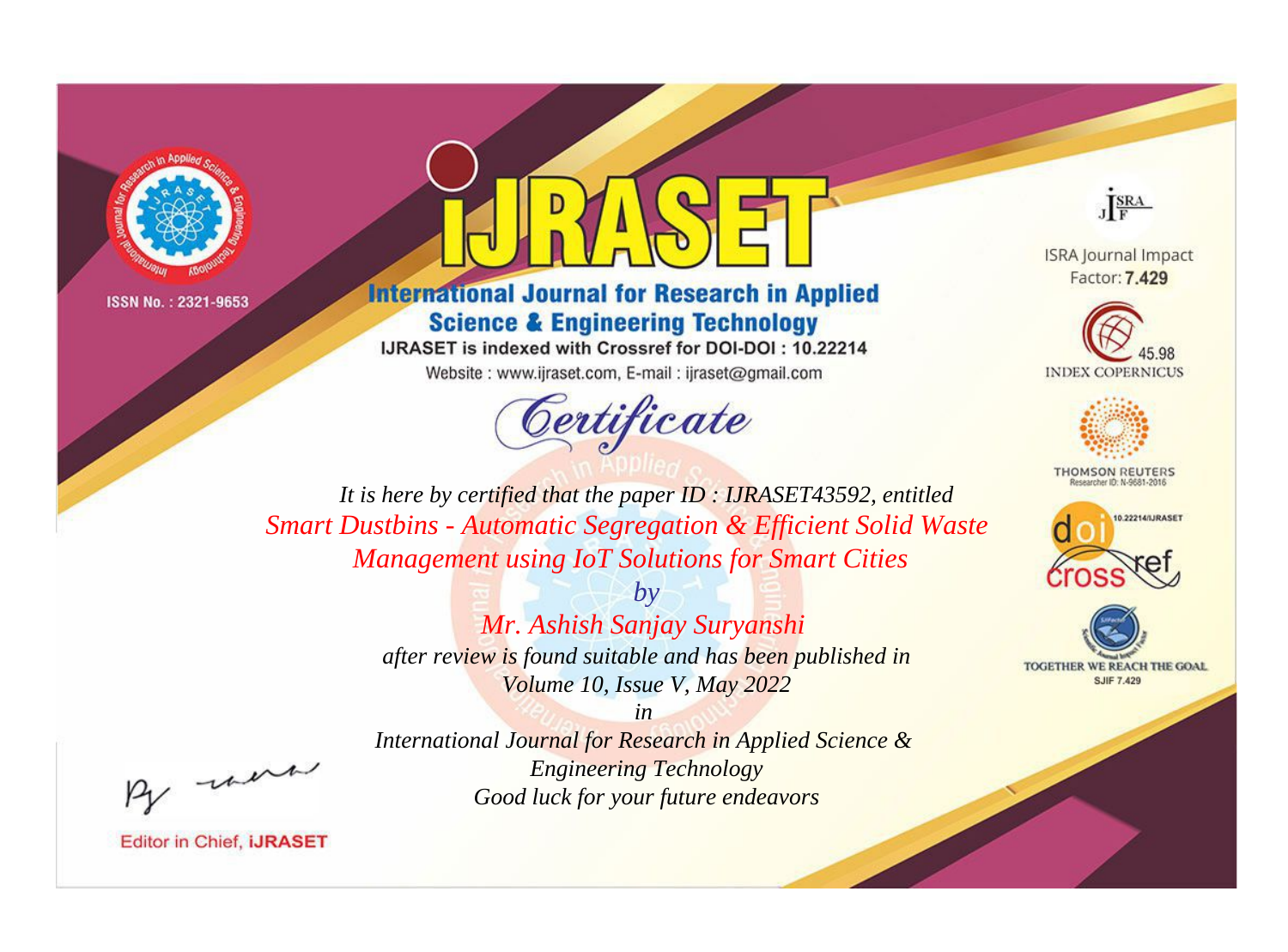



# **International Journal for Research in Applied Science & Engineering Technology**

IJRASET is indexed with Crossref for DOI-DOI: 10.22214 Website: www.ijraset.com, E-mail: ijraset@gmail.com





**ISRA Journal Impact** Factor: 7.429





**THOMSON REUTERS** 



TOGETHER WE REACH THE GOAL **SJIF 7.429** 

*It is here by certified that the paper ID : IJRASET43592, entitled Smart Dustbins - Automatic Segregation & Efficient Solid Waste Management using IoT Solutions for Smart Cities*

> *by Mr. Suchandra Bhima Dakhane after review is found suitable and has been published in Volume 10, Issue V, May 2022*

*in International Journal for Research in Applied Science & Engineering Technology Good luck for your future endeavors*

, un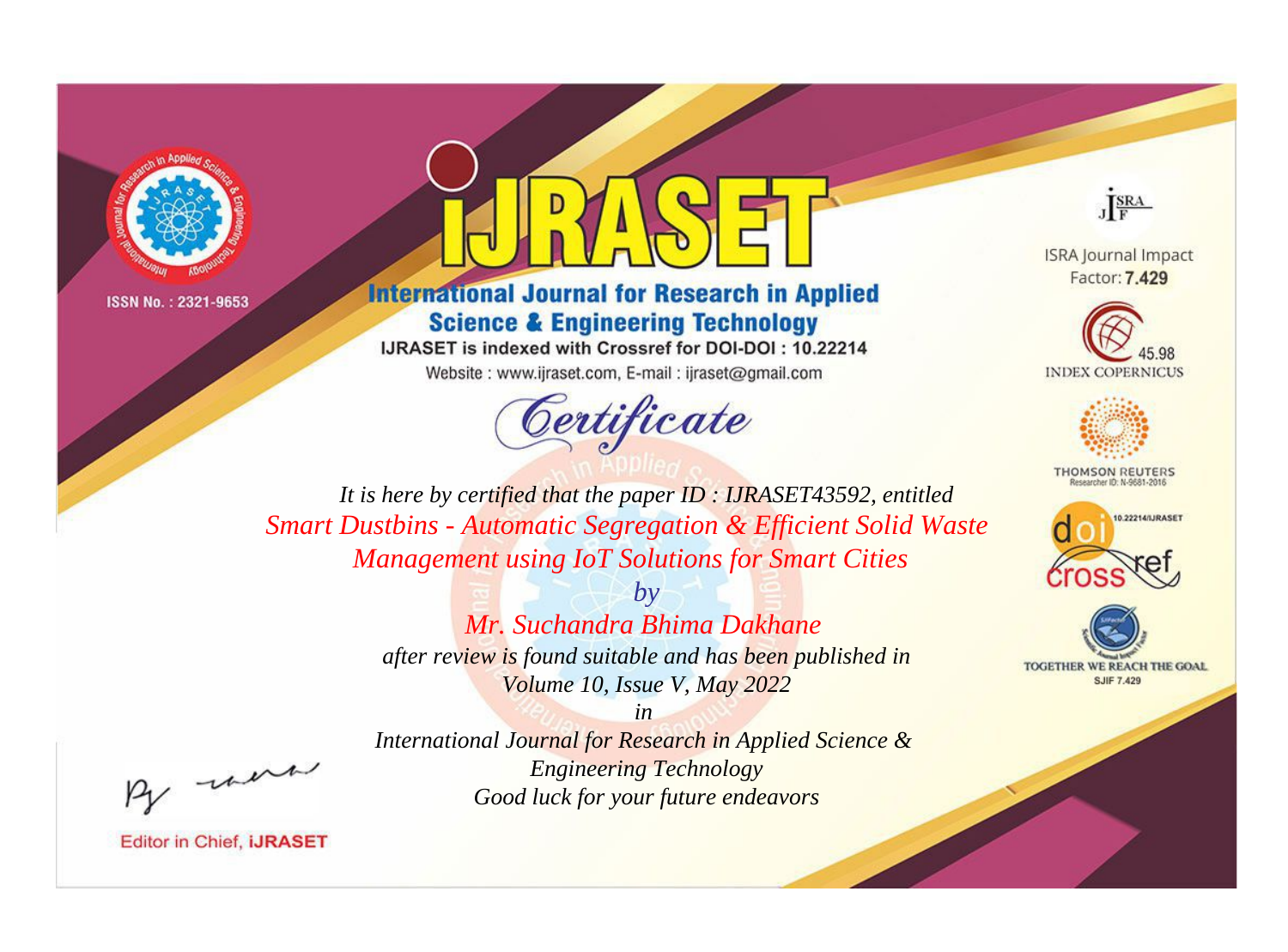



# **International Journal for Research in Applied Science & Engineering Technology**

IJRASET is indexed with Crossref for DOI-DOI: 10.22214 Website: www.ijraset.com, E-mail: ijraset@gmail.com





**ISRA Journal Impact** Factor: 7.429





**THOMSON REUTERS** 



TOGETHER WE REACH THE GOAL **SJIF 7.429** 

*It is here by certified that the paper ID : IJRASET43592, entitled Smart Dustbins - Automatic Segregation & Efficient Solid Waste Management using IoT Solutions for Smart Cities*

> *by Mr. Adnan Rawtar after review is found suitable and has been published in Volume 10, Issue V, May 2022*

, un

*International Journal for Research in Applied Science & Engineering Technology Good luck for your future endeavors*

*in*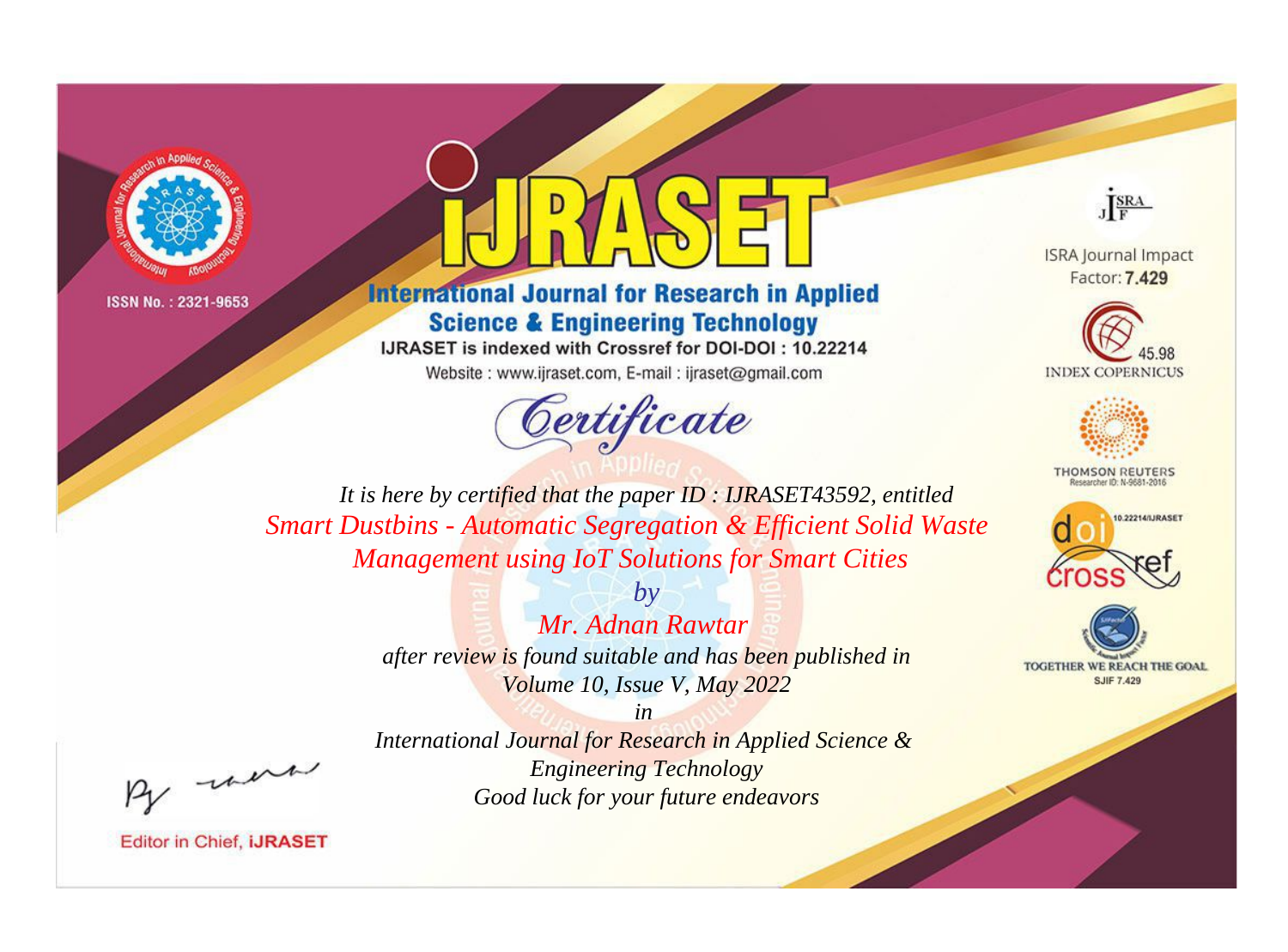



# **International Journal for Research in Applied Science & Engineering Technology**

IJRASET is indexed with Crossref for DOI-DOI: 10.22214 Website: www.ijraset.com, E-mail: ijraset@gmail.com



JERA

**ISRA Journal Impact** Factor: 7.429





**THOMSON REUTERS** 



TOGETHER WE REACH THE GOAL **SJIF 7.429** 

*It is here by certified that the paper ID : IJRASET43592, entitled Smart Dustbins - Automatic Segregation & Efficient Solid Waste Management using IoT Solutions for Smart Cities*

> *by Prof. Ganesh Gujrati after review is found suitable and has been published in Volume 10, Issue V, May 2022*

> > *in*

*International Journal for Research in Applied Science & Engineering Technology Good luck for your future endeavors*

, un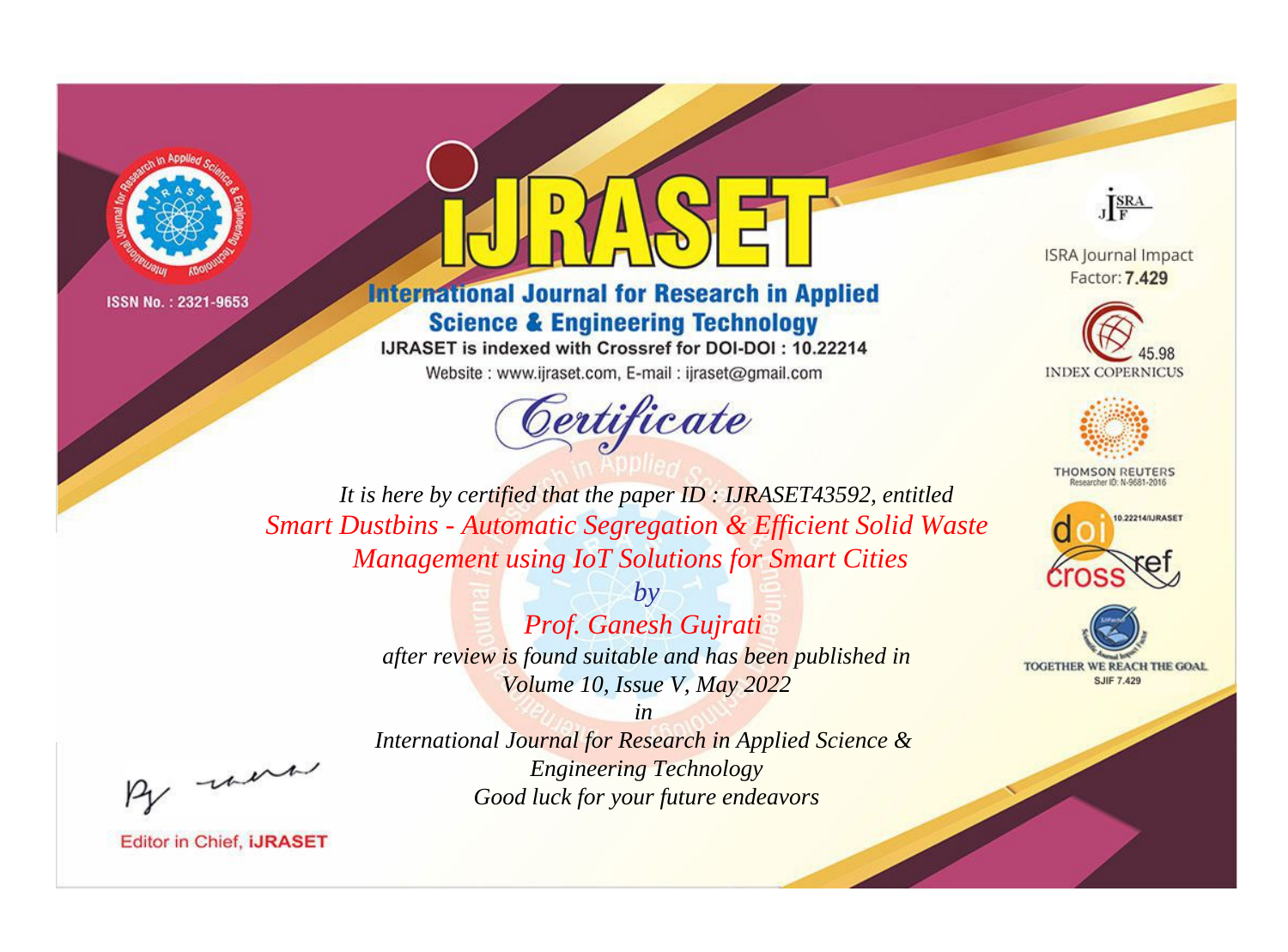



# **International Journal for Research in Applied Science & Engineering Technology**

IJRASET is indexed with Crossref for DOI-DOI: 10.22214 Website: www.ijraset.com, E-mail: ijraset@gmail.com





**ISRA Journal Impact** Factor: 7.429





**THOMSON REUTERS** 



TOGETHER WE REACH THE GOAL **SJIF 7.429** 

*It is here by certified that the paper ID : IJRASET43592, entitled Smart Dustbins - Automatic Segregation & Efficient Solid Waste Management using IoT Solutions for Smart Cities*

> *by Prof. Prashant Chavan after review is found suitable and has been published in Volume 10, Issue V, May 2022*

> > *in*

*International Journal for Research in Applied Science & Engineering Technology Good luck for your future endeavors*

, un